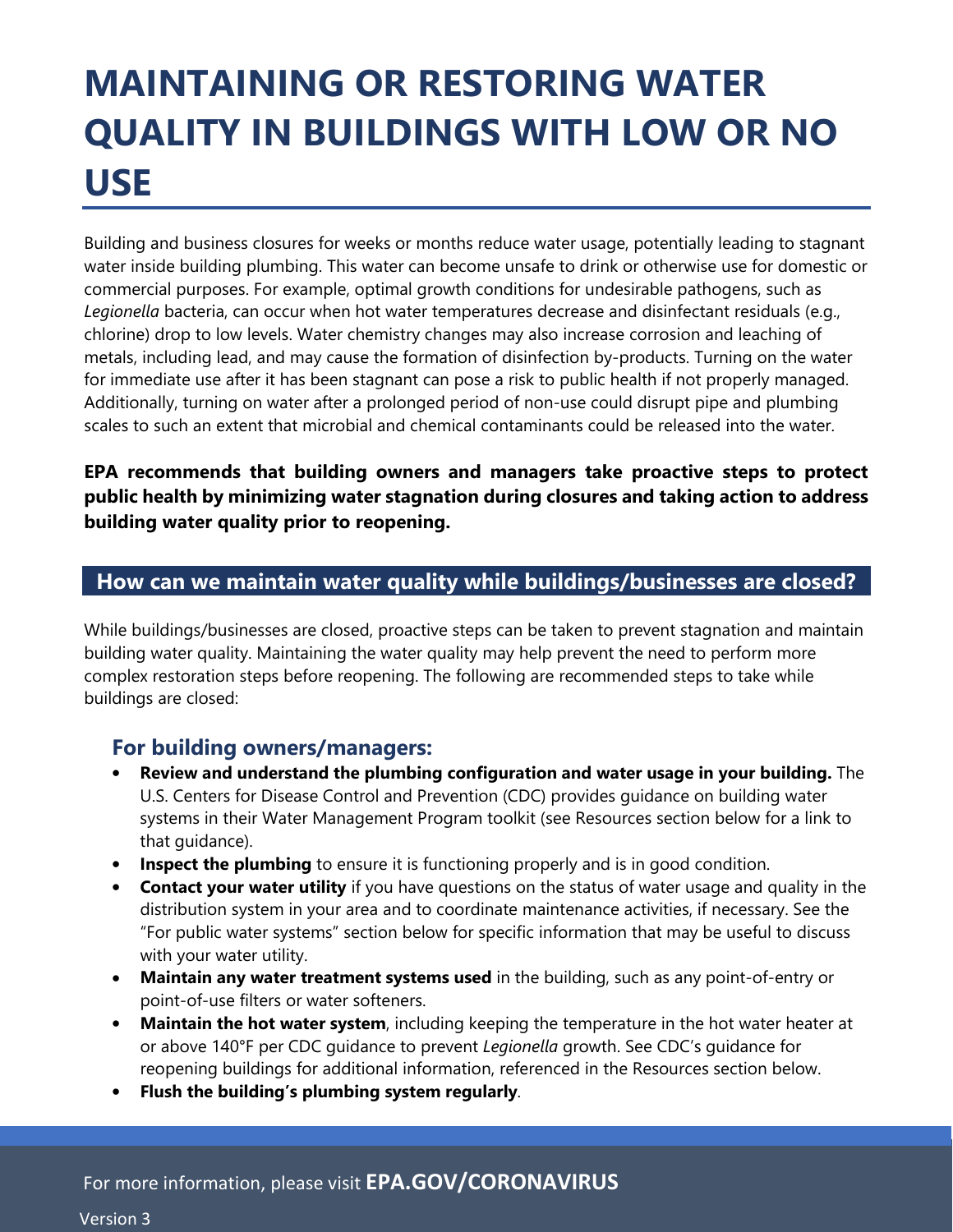- $\circ$  Flush cold and hot water at all water points of use (faucets, showers, toilets, drinking fountains, and water using devices such as dishwashers and refrigerators/ice makers) to replace the water that has been standing in the pipes. Flushing involves opening taps and letting the water run to remove water that has been standing in the interior pipes and/or outlets. The flushing time can vary by the plumbing configuration and type of outlet being cleared.
	- It is important to flush the service line that runs from the water main to the building before flushing the rest of the building's plumbing system.
	- **Special consideration should also be given to pipe loops and onsite water** storage to ensure these are adequately flushed and maintained.
	- Water-using devices may require additional cleaning steps in addition to flushing (e.g., discarding ice). Consult the device manufacturer's maintenance instructions.
	- Flush the hot water until the water reaches its maximum temperature. Where possible, hot water at the tap should reach at or above 120°F. Anti-scalding controls and devices may limit the maximum temperature.
- o Flushing may need to occur in segments (by floor or room) based on the building's plumbing design and water pressure. Begin nearest to where water enters the building and move toward the farthest tap. Cold water should be flushed before hot water.
- o Consider checking water quality parameters, such as temperature, pH, and disinfectant levels, in the water entering the building and at points of use after flushing to verify that fresh water is being flushed through the entire plumbing system. Achieving stable temperature, pH, or disinfectant levels can be a good indicator that the system has been adequately flushed.
- **Maintain all non-drinking water building water systems** and devices according to the manufacturer's specifications, such as:
	- o Emergency safety devices such as sprinkler systems, eye-wash stations, and safety showers.
	- o Decorative fountains/water features, spas, hot tubs, pools, and cooling towers.
	- o Sanitary sewer and other water drainage/collection systems in the building, including filling all drain traps with water to ensure that sewer gases cannot enter the building during flushing.
	- o See CDC's guidance for reopening buildings for additional information, referenced in the Resources section below.
	- o Consider documenting all steps taken in the building maintenance records for future reference.
- **Consider developing a water management program** for your building water systems and all devices that use water. CDC provides a toolkit on developing a water management program to reduce the risk of *Legionella* growth, referenced in the Resources section below.

# **For public water systems:**

- **Coordinate distribution flushing activities** with nearby building owners/managers.
- **Be prepared to provide information on system disinfection activities** or proactively post information on the utility's website, such as:
	- o Type of disinfectant used (i.e., free chlorine vs. chloramine).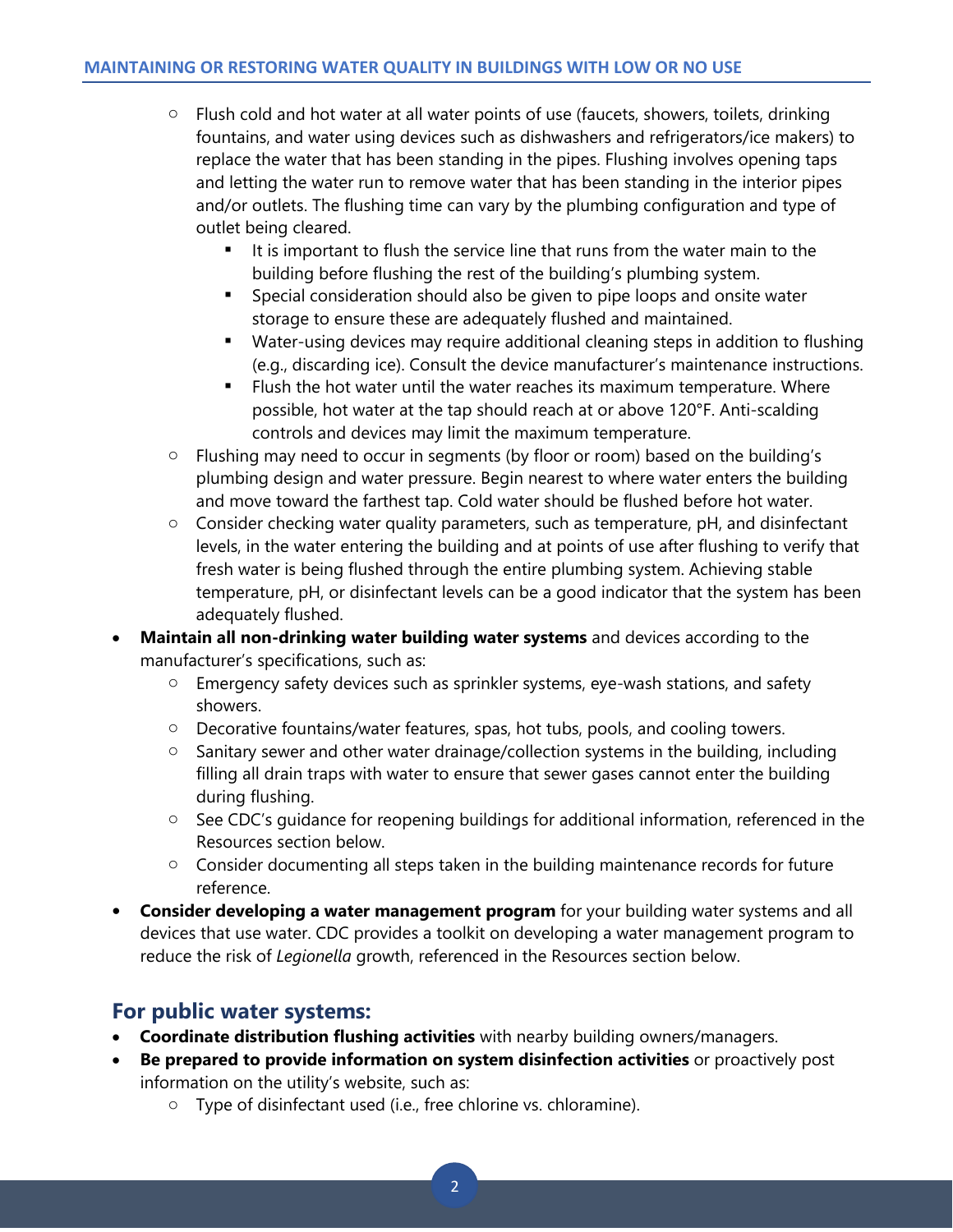- o Residual level maintained by the water system.
- o Scheduled free chlorine periods (for those systems primarily using chloramines).
- o Any additional measures that may be underway to maintain disinfectant residual levels in parts of the water system experiencing reduced usage.

# **What should we do when buildings/businesses reopen?**

The following are recommended steps to prepare the building's water system for returning to operation after being stagnant for an extended period of weeks to months. EPA recommends that these steps be performed prior to the building/business reopening. If water stagnation was prevented and the building water systems were maintained following the above recommendations while the building was closed, these steps may not be necessary but could be considered as additional precautionary measures.

# **For building owners/managers that receive water from a public water**

#### **system:**

- **Follow the steps described above to replace the water in the building's plumbing and maintain all building water systems**.
- **Consider contacting your local public health department** for assistance if you have specific concerns or to determine if any local requirements are necessary prior to reopening.
- **Review the potential impact that the degraded water quality might** have on your building occupants considering their use of the building and the building's water systems. Factors to consider when evaluating additional steps include:
	- o The age range and health of the occupants.
	- $\circ$  How water is used in the building.
	- o Points of direct use by the occupants, especially for showering or consumption.
	- o Past problems with the plumbing system (e.g., leaks, previous *Legionella* issues).
- **Based on your review:**
	- o **Consider notifying your building occupants** of the status of the building's water systems and any steps being taken to maintain water quality. See CDC's Water Management Program toolkit referenced in the Resources section below for additional information.
	- o **Consider whether limiting access to or use of the water is an appropriate cautionary phase** prior to returning to normal use of water in the building.
	- o **Consider whether a proactive disinfection/heat treatment is necessary**, such as that recommended for controlling *Legionella* in ASHRAE Guideline 12 referenced in the Resources section below, to return the building's plumbing and other water systems to safe operation prior to reopening. These procedures should only be performed by trained professionals.
- **Drain and clean water storage facilities and hot water heaters** following the manufacturer's instructions.
- **Follow appropriate regulations and policies for worker safety and health** while performing all activities.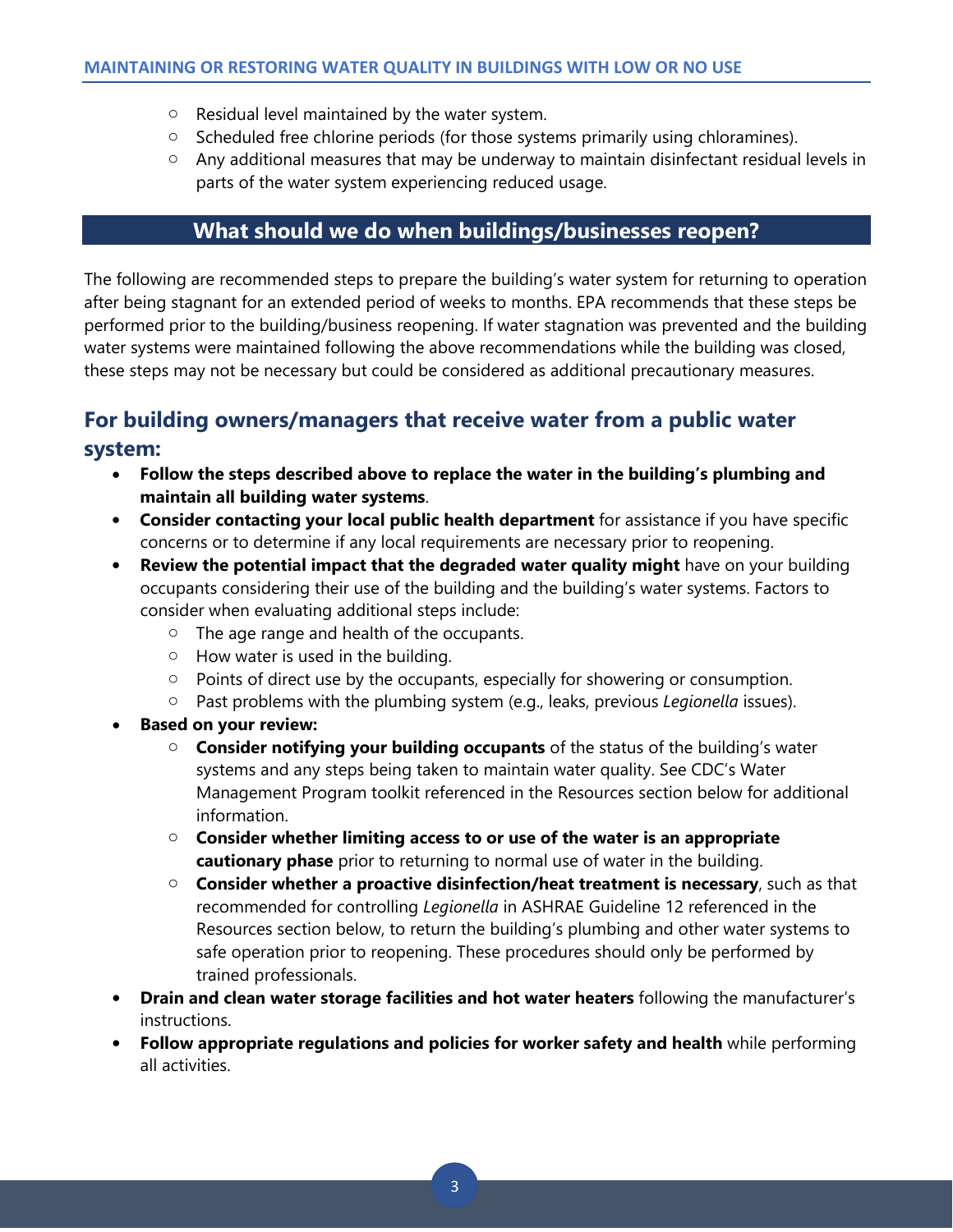• **For more information on ensuring the safety of your building's water system after a prolonged shutdown, CDC provides guidance for building water systems related to reducing risks of** *Legionella* **that can be applied to other microbiological contaminants** (see the Resources section below for a link to that guidance).

## **For public water systems:**

- **Coordinate distribution flushing** with nearby building flushing activities and be prepared to provide information on system disinfection activities, as described above.
- **Ensure meters are working and accurate**.

# **What should we do when a Non-Community Water System (NCWS) reopens?**

Buildings, campuses, and other entities that have their own water supply and/or treat their supply are regulated under the Safe Drinking Water Act (SDWA) as NCWSs. These buildings may include schools, restaurants, gas stations, churches, or recreational facilities, among others, that have their own water systems. For these systems, EPA recommends the following steps for reopening facilities:

- **Contact your primacy agency to discuss specific requirements** for restarting operations.
- **Consider following the steps described above to replace the water in the buildings' plumbing and maintain all building water systems**.
- **Consider whether a proactive disinfection/heat treatment is necessary**, such as that recommended for controlling *Legionella* in ASHRAE Guideline 12 referenced in the Resources section below, to return the building's plumbing and other water systems to operation prior to reopening.
- **Consider performing an appropriate start-up procedure**, such as the procedure recommended in the Revised Total Coliform Rule (RTCR) guidance summarized below and accessed through the link provided in the Resources section of this guidance, to reduce the risks from chemical and microbial contaminants that may have accumulated during the period of reduced water usage.
- Under the RTCR, drinking water primacy agencies are required to develop start-up procedures for seasonal systems. Contact your primacy agency for details on the specific procedures that are required in your area.
- **The EPA RTCR State Implementation Guidance recommends the following start-up steps**:
	- o **Inspect water system components**, including source(s), treatment components, distribution lines, and storage tanks. Address any issues identified during the inspection.
	- o **Open hydrants and/or faucets. Drain storage facilities.**
	- o **Activate source(s) and flush water through the entire distribution system.**
	- o **Chlorinate the water system and leave chlorinated water in the distribution system for at least 24 hours. Flush the water system to void any highly chlorinated water.**
	- o **Collect coliform samples** at key locations in the distribution system.
	- o **If possible, have a site visit** conducted by the primacy agency or primacy agencyapproved third party.